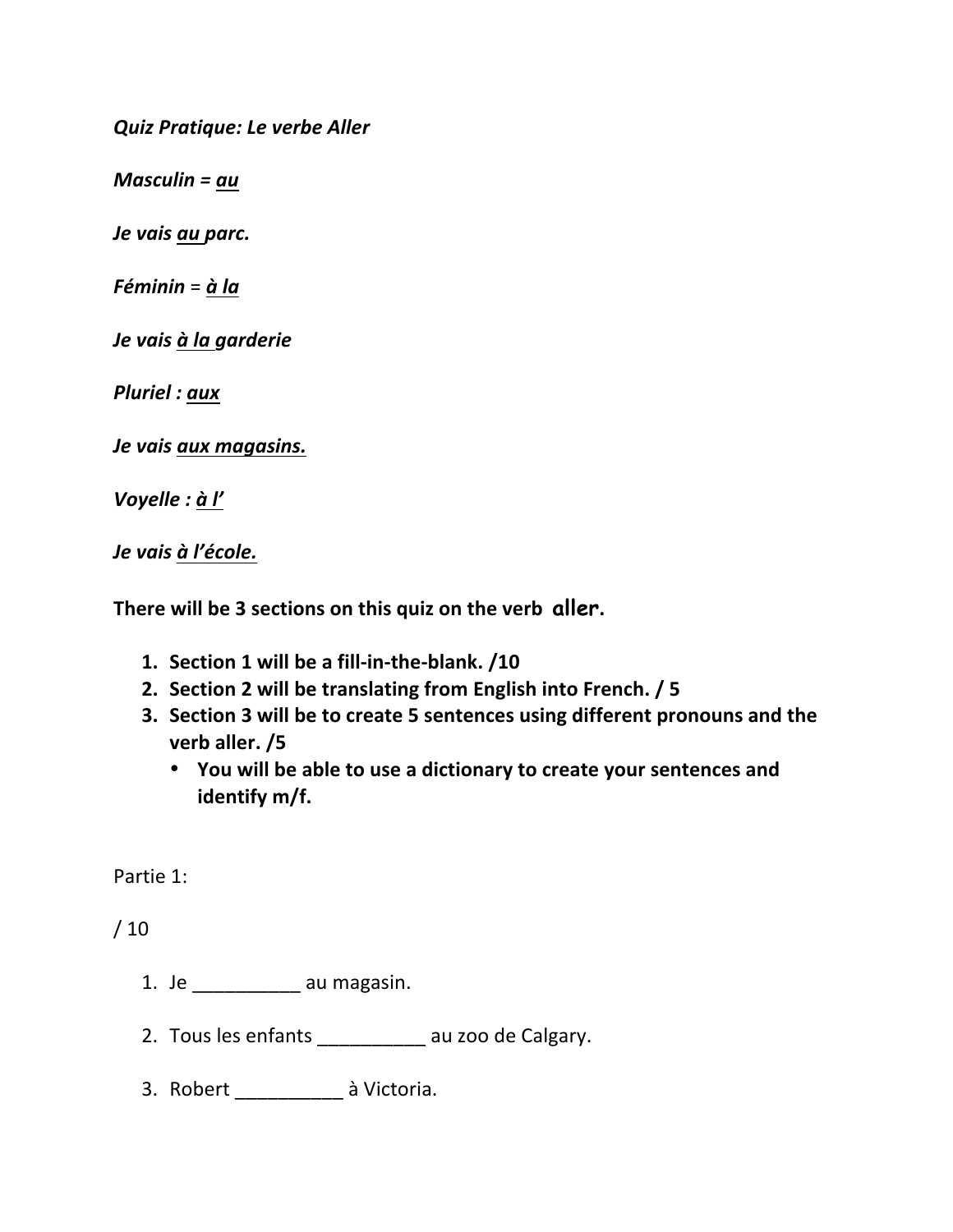- 4. Nous \_\_\_\_\_\_\_\_\_\_\_ prendre le metro à Toronto.
- 5. Elles \_\_\_\_\_\_\_\_\_\_\_ à la baie de Fundy.
- 6. Avec ton oncle, tu \_\_\_\_\_\_\_\_\_\_\_ aux chutes Niagara.
- 7. Vous \_\_\_\_\_\_\_\_\_\_\_ à l'école.
- 8. Elle \_\_\_\_\_\_\_\_\_\_\_ au cinéma avec sa maman.
- 9. Ils au stade de foot.
- 10 . Vous \_\_\_\_\_\_\_\_\_\_\_ au tournoi de badminton.

Partie 2:

- 1. He goes to the movie theater  $(m)$ .
- 2. They (f) go to the soccer stadium (m).

\_\_\_\_\_\_\_\_\_\_\_\_\_\_\_\_\_\_\_\_\_\_\_\_\_\_\_\_\_\_\_\_\_\_\_\_\_\_\_\_\_\_\_\_\_\_\_\_\_\_\_.

\_\_\_\_\_\_\_\_\_\_\_\_\_\_\_\_\_\_\_\_\_\_\_\_\_\_\_\_\_\_\_\_\_\_\_\_\_\_\_\_\_\_\_\_\_\_\_\_\_\_\_\_.

\_\_\_\_\_\_\_\_\_\_\_\_\_\_\_\_\_\_\_\_\_\_\_\_\_\_\_\_\_\_\_\_\_\_\_\_\_\_\_\_\_\_\_\_\_\_\_\_\_\_\_\_.

\_\_\_\_\_\_\_\_\_\_\_\_\_\_\_\_\_\_\_\_\_\_\_\_\_\_\_\_\_\_\_\_\_\_\_\_\_\_\_\_\_\_\_\_\_\_\_\_\_\_\_\_.

- 3. I go to the grocery store  $(m)$ .
- 4. She goes to the library (f).
- 5. We go to the shopping centre (m).